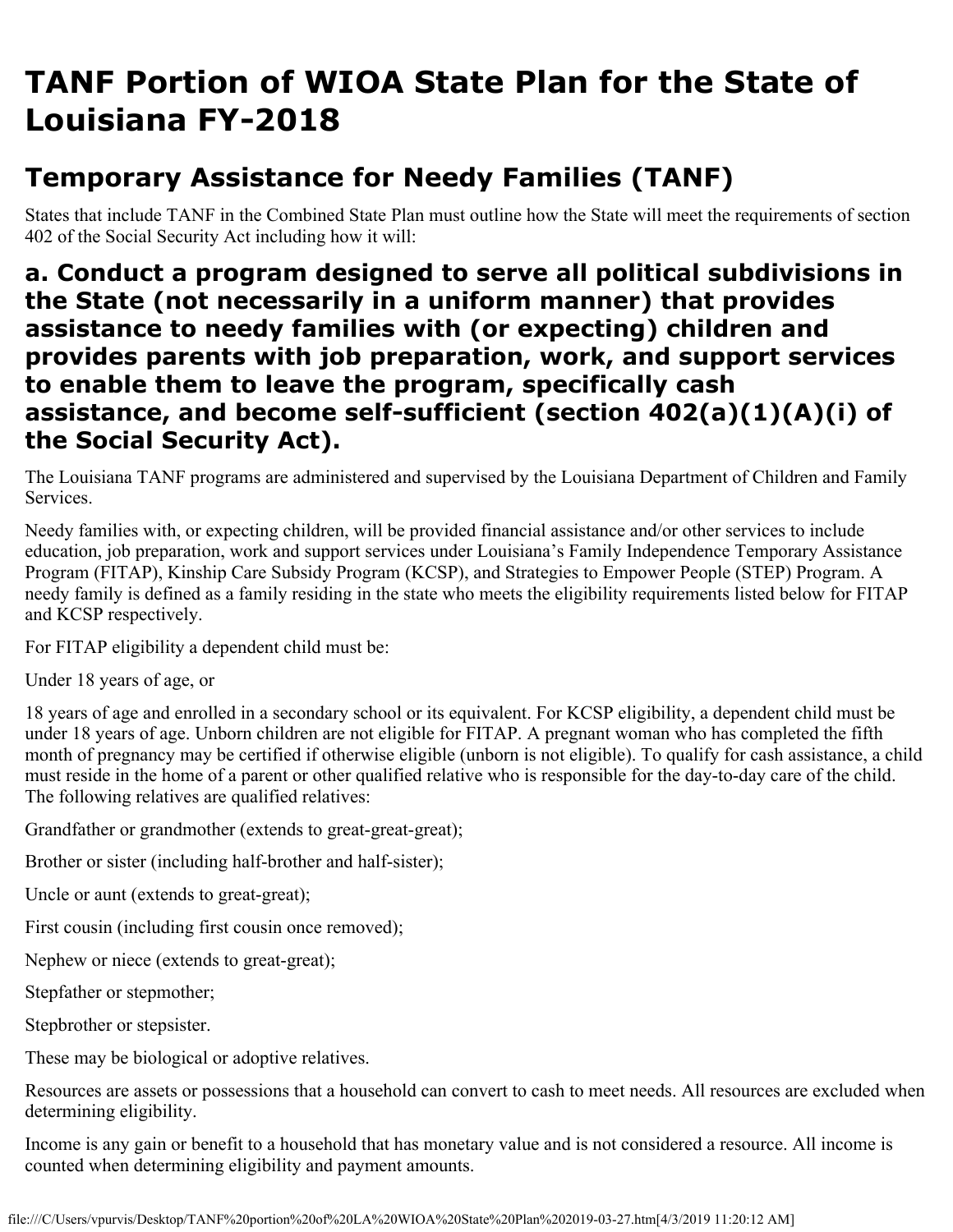#### Kinship Care Subsidy Program (KCSP)

Income is any gain or benefit to a household that has monetary value and is not considered a resource. All income is counted when determining pretest eligibility. In order to meet this requirement, the gross countable income of the caretaker relative's KCSP income must be less than 150% of the federal poverty threshold for the family size.

For purposes of this pretest, the caretaker's KCSP income unit is defined to include the child, the caretaker relative, and anyone residing in the home for whom the caretaker relative claims financial responsibility.

For purposes of this pretest, income is defined as countable income belonging to any member of the KCSP income unit.

Income After Pretest

The child is determined eligible for KCSP if the child's countable income is less than \$222. If the child's income is \$222 or more, the child is ineligible.

Payment amount is \$222 a month for each eligible child. A child who receives federal or state foster care payments or SSI is not eligible to receive KCSP benefits.

Strategies to Empower People (STEP) Program

To assist Louisiana families in becoming economically self-reliant so that their dependence on government benefits for basic needs is minimized, the department implemented the STEP program so that cash assistance recipients, with certain exceptions, are actively engaged in meaningful activities designed to enable their transition from cash assistance to selfreliance. It is further intended that cash assistance recipients demonstrate active and diligent personal responsibility in achieving self-reliance through employment and increased workplace literacy. All appropriate state agencies responsible for employment, training, and educating Louisiana's citizens are expected to cooperate in the pursuit of this goal.

Once an applicant is certified for eligibility, a comprehensive assessment will be conducted and include workplace literacy, basic skills and educational attainment, interests and aptitude related to employment, barriers to employment, need for education, supportive services such as child care and transportation, and other supportive services. Specialized assessments can occur for issues that arise after an initial assessment has been completed and could include substance abuse, domestic violence, mental health screening, or others as determined by the department.

Supportive services provided to clients include but are not limited to:

A full range of case maintenance and case management services designed to lead to self-sufficiency;

Transportation assistance;

Supplemental Nutrition Assistance Program (SNAP) benefits;

Medicaid;

Child care; and

TANF-funded services and other services necessary to accept or maintain employment.

Services may be provided to persons participating in the Family Assessment and to persons referred by the analyst to other activities, such as drug counseling, prior to their participation in a work activity.

It also includes providing services to FITAP recipients participating in approved activities necessary to meet exemptions to the FITAP time limits. In addition, although participation in the FITAP DRUG Testing Program is not countable as a STEP activity, appropriate supportive services may be provided to FITAP recipients to facilitate attendance in these activities. Appropriate supportive services may also be provided to allow participation in educational activities for FITAP recipients who are exempt from STEP.

#### **b. Require a parent or caretaker receiving assistance to engage in work (defined by the State) once the State determines the parent or caretaker is ready to engage in work, or once he or she has received**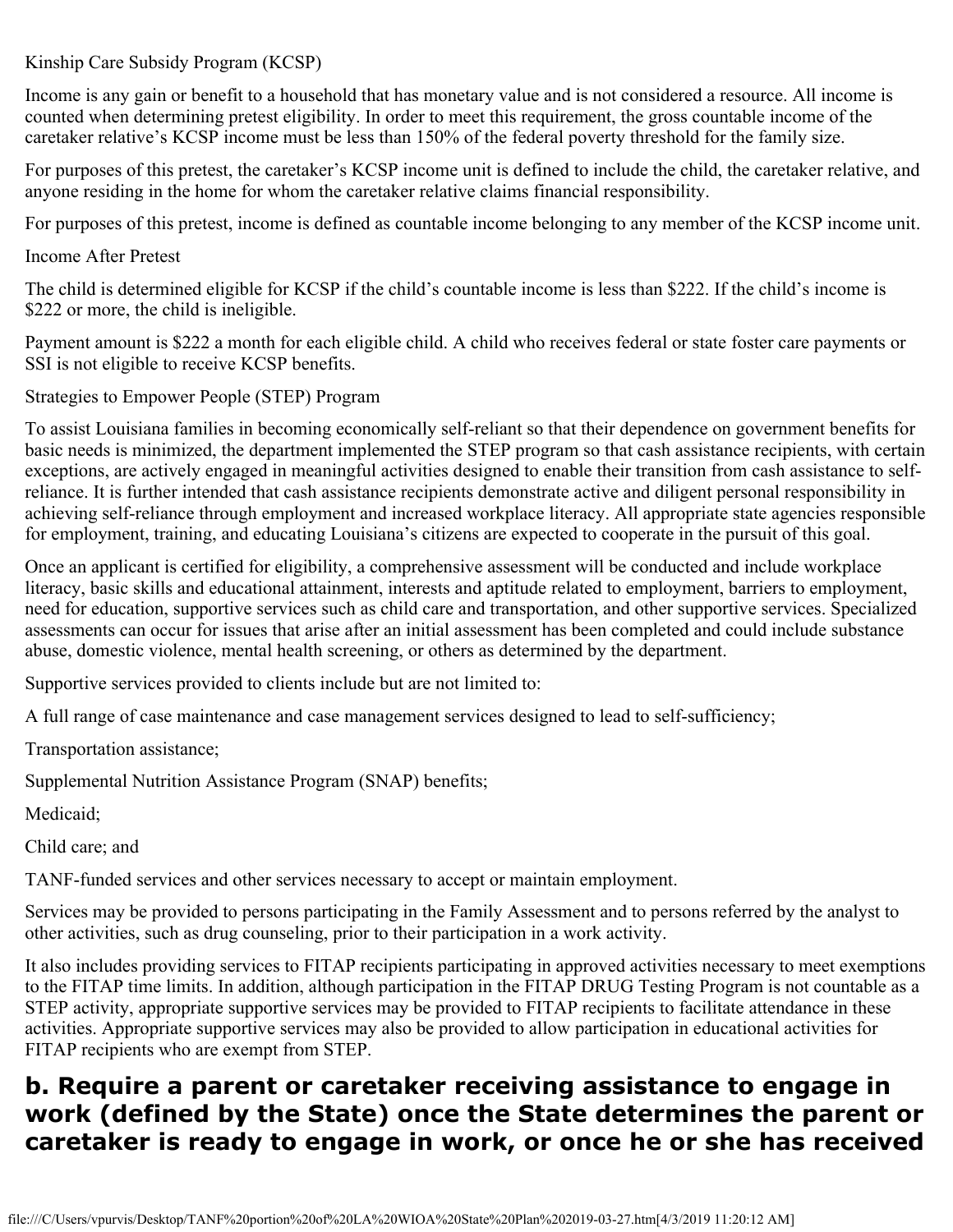### **24 months of assistance, whichever is earlier, consistent with the child care exception at 407(e)(2) (section 402(a)(1)(A)(ii) of the Social Security Act)**

To assist Louisiana families in becoming economically self—reliant so that their dependence on government benefits for basic needs is minimized, the department implemented the STEP Program effective October 1, 2003, so that all cash assistance recipients, with certain exceptions, are actively engaged in meaningful activities designed to enable their transition from cash assistance to self—reliance. It is further intended that cash assistance recipients demonstrate active and diligent personal responsibility in achieving self—reliance through employment and increased workplace literacy. All appropriate state agencies responsible for employment, training, and educating Louisiana's citizens are expected to cooperate in the pursuit of this goal.

Work-eligible members of cash assistance programs are required to participate in STEP activities.

Work-eligible recipients shall participate in appropriate work activities as agreed upon in the Family Success Agreement. Work-eligible is defined as families containing an adult under 60 years of age, or teen head of household that is not disabled, incapacitated, or caring for a family member who is disabled or incapacitated as documented by a medical expert to which the status of disability is clearly established and explained. Work-eligible excludes cases in which only the child portion of need that is unrelated to a sanction or penalty, known as a child only case, is considered in determining eligibility.

The work activities may include but are not limited to:

Unsubsidized employment;

Subsidized employment;

Unpaid work experience;

On-the-job training;

Job search/job readiness;

Vocational education;

Satisfactory attendance at a secondary school or in a course of study leading to a certificate of general equivalence, in the case of recipients who have not completed secondary schools or received a certificate;

Education directly related to employment, in the case of a recipient who has not received a high school diploma or certificate of equivalency;

Job skills training directly related to employment;

Community service; and

The provision of child care to an individual who is participating in community service. Participants who are found not to possess basic workplace or basic literacy skills, as determined by an assessment, shall combine employment and job readiness and job search activities with activities designed to increase their basic and workplace literacy skills.

#### **c. Ensure that parents and caretakers receiving assistance engage in work in accordance with section 407 (section 402(a)(1)(A)(iii) of the Social Security Act)**

Work-eligible recipients shall participate in appropriate work activities as agreed upon in the Family Success Agreement. Work-eligible is defined as families containing an adult under sixty years of age, or teen head of household, that is not disabled, incapacitated, or caring for a family member who is disabled or incapacitated as documented by a medical expert to which the status of disability is clearly established and explained. Work-eligible excludes cases in which only the child portion of need that is unrelated to a sanction or penalty, known as a child-only case, is considered in determining eligibility. The work activities may include but are not limited to: Unsubsidized employment, Subsidized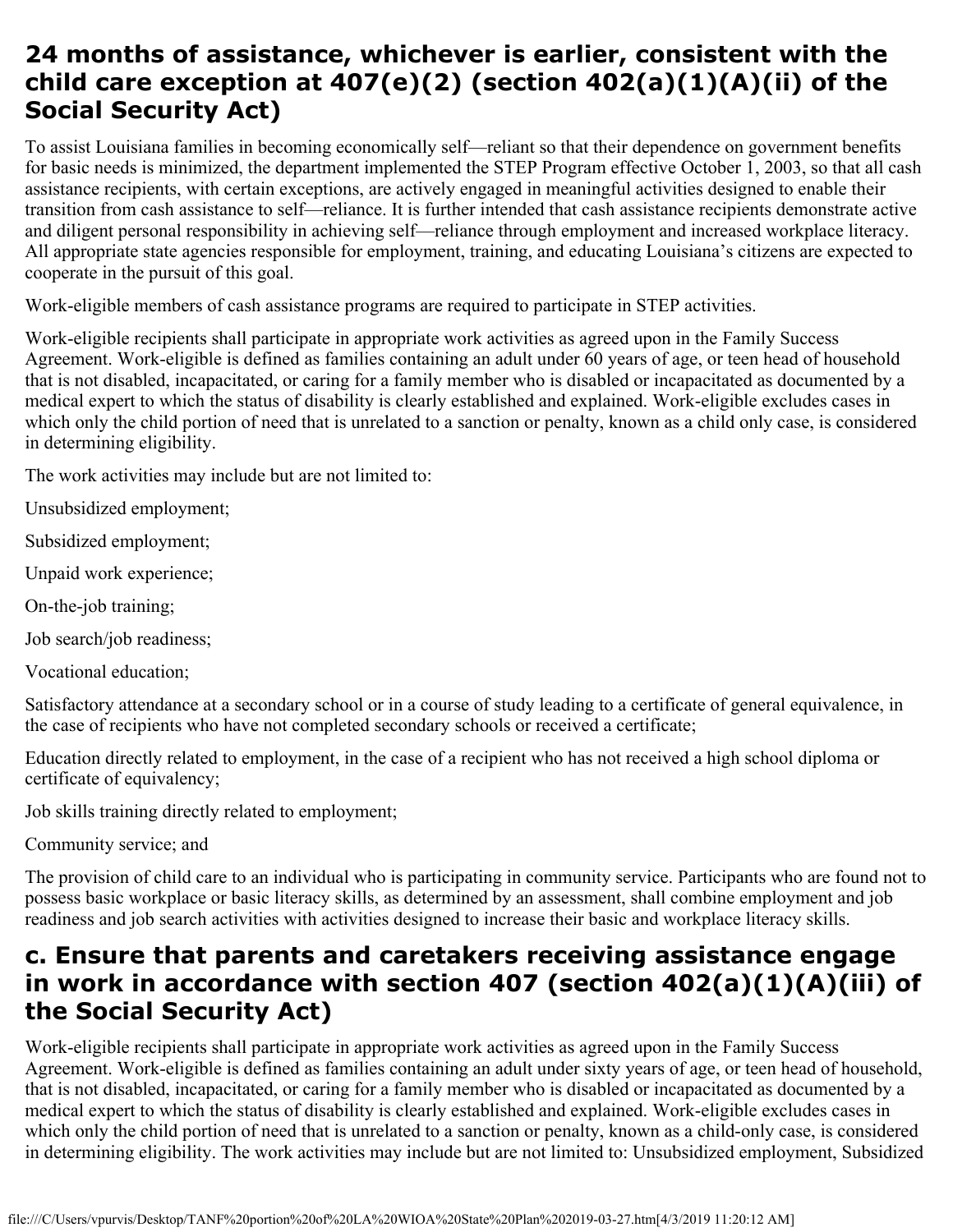employment, Unpaid work experience, On-the-job training, Job search/job readiness, Vocational education, Satisfactory attendance at secondary school or in course of study leading to a certificate of general equivalence, in the case of recipients who have not completed secondary schools or received a certificate, Education directly related to employment, in the case of a recipient who has not received a high school diploma or certificate of equivalency, Job skills training directly related to employment, community service, and The provision of child care to an individual who is participating in community service. Participants, who are found not to possess basic workplace or basic literacy skills, as determined by an assessment, shall combine employment and job readiness and job search activities with activities designed to increase their basic and workplace literacy skills.

### **d. Take such reasonable steps as the State deems necessary to restrict the use and disclosure of information about individuals and families receiving assistance under the program attributable to funds provided by the Federal Government (section 402(a)(1)(A) (iv) of the Social Security Act)**

Client information may only be used for the administration of the program. Use and disclosure of information will be restricted in accordance with all applicable state laws and federal regulations. Use of information for commercial, personal, or political purposes is prohibited.

## **e. Establish goals and take action to prevent and reduce out-ofwedlock pregnancies, with special emphasis on teenage pregnancies (section 402(a)(1)(A)(v) of the Social Security Act)**

Through an agreement with the Department of Education, DCFS will fund the Jobs for America's Graduates Louisiana (JAG-LA) Program to keep in school those students at risk of failing in school, to capture out-of-school youth in need of a high school education, to provide an avenue for achieving academically, and to assist students in ultimately earning recognized credentials that will make it possible for them to exit school and enter post-secondary education and/or the workforce. Services provided will meet TANF Goal 3 to prevent and reduce the incidence of out-of-wedlock pregnancies by providing intervention and improved life prospects for students who show evidence of failing, dropping out or engaging in negative behaviors that can lead to dependency, out-of-wedlock births, imprisonment, and/or other undesirable outcomes which may lead to the detriment and impoverishment of youth. Eligible participants in the JAG-LA Program shall be 12-22 years of age and must face at least two designated barriers to success that include economic, academic, personal, environmental, or work related barriers.

#### **f. Conduct a program designed to reach State and local law enforcement officials, the education system, and relevant counseling services, that provides education and training on the problem of statutory rape so that teenage pregnancy prevention programs may be expanded to include men (section 402(a)(1)(A) (vi) of the Social Security Act)**

The department provides services for victims of domestic violence and their children, including rural outreach and community collaboration training for the purpose of educating attendees about domestic violence and the available services provided by the Department of Children and Family Services including but not limited to TANF, Supplemental Nutrition Assistance, Child Care Assistance, and Employment Training. Additionally, these services will include education and training addressing the problem of statutory rape. These programs are designed to not only reach the public, but also law enforcement officials, educators, relevant counseling services. Training regarding statutory rape will also be made available to males 18 and older.

## **g. Implement policies and procedures as necessary to prevent access to assistance provided under the State program funded**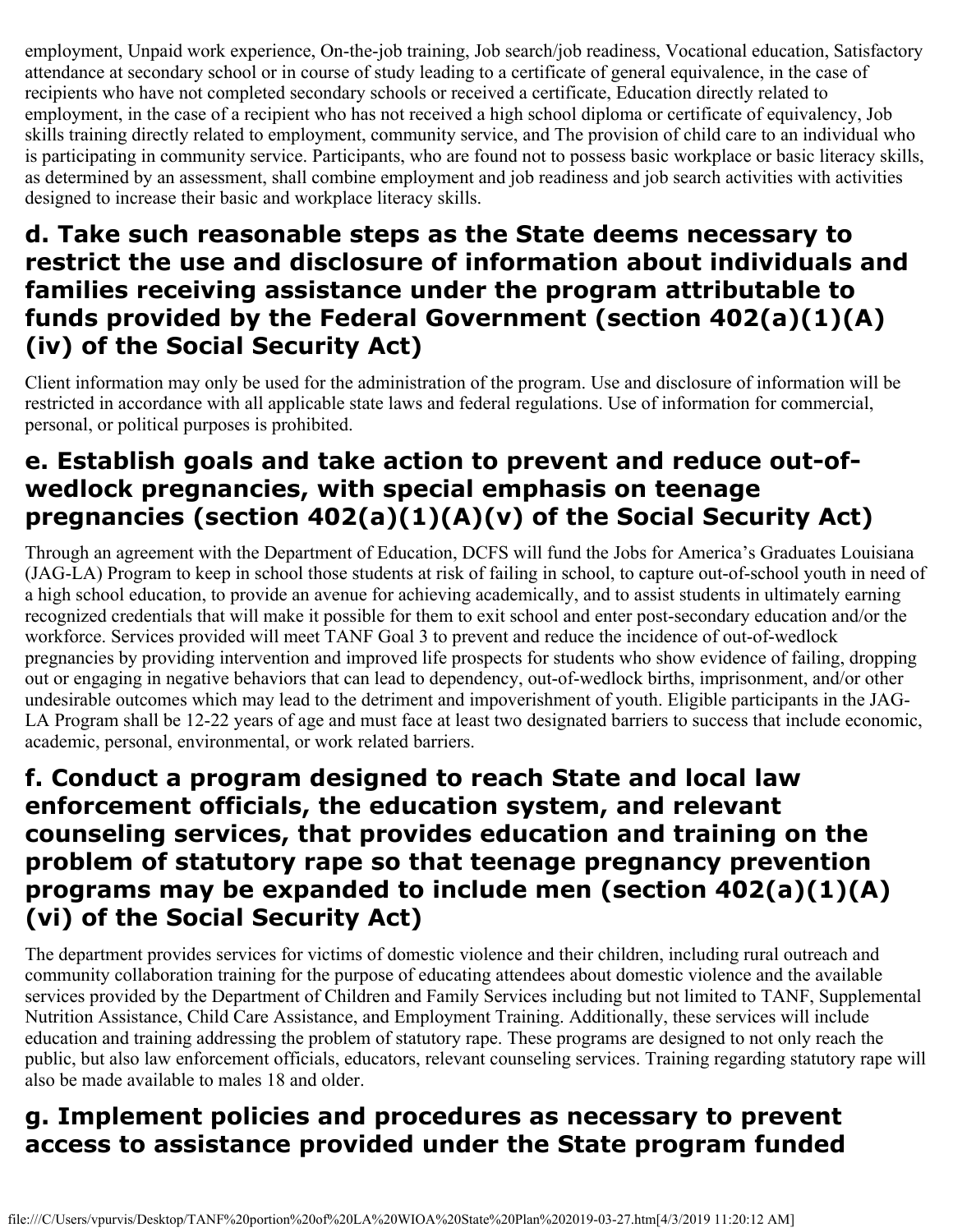### **under this part through any electronic fund transaction in an automated teller machine or point-of-sale device located in a place described in section 408(a)(12), including a plan to ensure that recipients of the assistance have adequate access to their cash assistance (section 402(a)(1)(A)(vii) of the Social Security Act)**

Needy families, through the FITAP, KCSP, and STEP programs, will be provided financial assistance, job preparation, work and supportive services. Financial assistance is delivered through Electronic Benefits Transfer. EBT Restrictions The department has promulgated rules to establish provisions necessary to prevent cash assistance provided under the FITAP and KCSP programs from being used in any electronic benefit transfer (EBT) transaction in a liquor store, gambling casino or gaming establishment, or any retail establishment that provides adult—oriented entertainment in which performers disrobe or perform in an unclothed state for entertainment purposes, or at any retailer for the purchase of an alcoholic beverage, a tobacco product, or a lottery ticket.

Louisiana continues to provide recipients access to their benefits and related services in each of the 64 parishes based on the policies and procedures in effect. All of the major ATM networks accept the Louisiana Purchase (EBT) cards and many carry the Louisiana Purchase logo on the machines to allow the recipient to know that the card is accepted.

#### **h. Ensure that recipients of assistance provided under the State program funded under this part have the ability to use or withdraw assistance with minimal fees or charges, including an opportunity to access assistance with no fee or charges, and are provided information on applicable fees and surcharges that apply to electronic fund transactions involving the assistance, and that such information is made publicly available (section 402(a)(1)(A)(viii) of the Social Security Act)**

First time users of the EBT card are provided with a list of banks with no "out of network" surcharges. Information regarding transaction fees and surcharges, including a list of banks that assess no surcharge to recipients, is publicly available on the department's website. Recipients may still access their benefits at grocery stores that sell both groceries and intoxicating liquors as long as the retail establishment does not sell exclusively or primarily intoxicating liquors. Also, recipients may still access their benefits at establishments that offer gaming activities as long as those gaming activities are incidental to the principal purpose of the business.

### **i. Indicate whether it intends to treat families moving from another State differently from other families under the program, and if so how (section 402(a)(1)(B)(i) of the Social Security Act)**

The TANF Programs will be operated statewide in all political subdivisions of the state. No specific provisions will be applied to families moving to Louisiana from another state.

### **j. Indicate whether it intends to provide assistance to non-citizens, and if so include an overview of the assistance (section 402(a)(1) (B)(ii) of the Social Security Act)**

Each recipient must be a United States citizen, a non-citizen national (person born in an outlying possession of the United States [American Samoa or Swain's Island] on or after the date the U.S. acquired the possession, or a person whose parents are U.S. non-citizen nationals), or a qualified alien as defined below:

- 1. An alien who is lawfully admitted for permanent residence under the Immigration and Nationality Act;
- 2. An alien who is granted asylum under Section 208 of such act;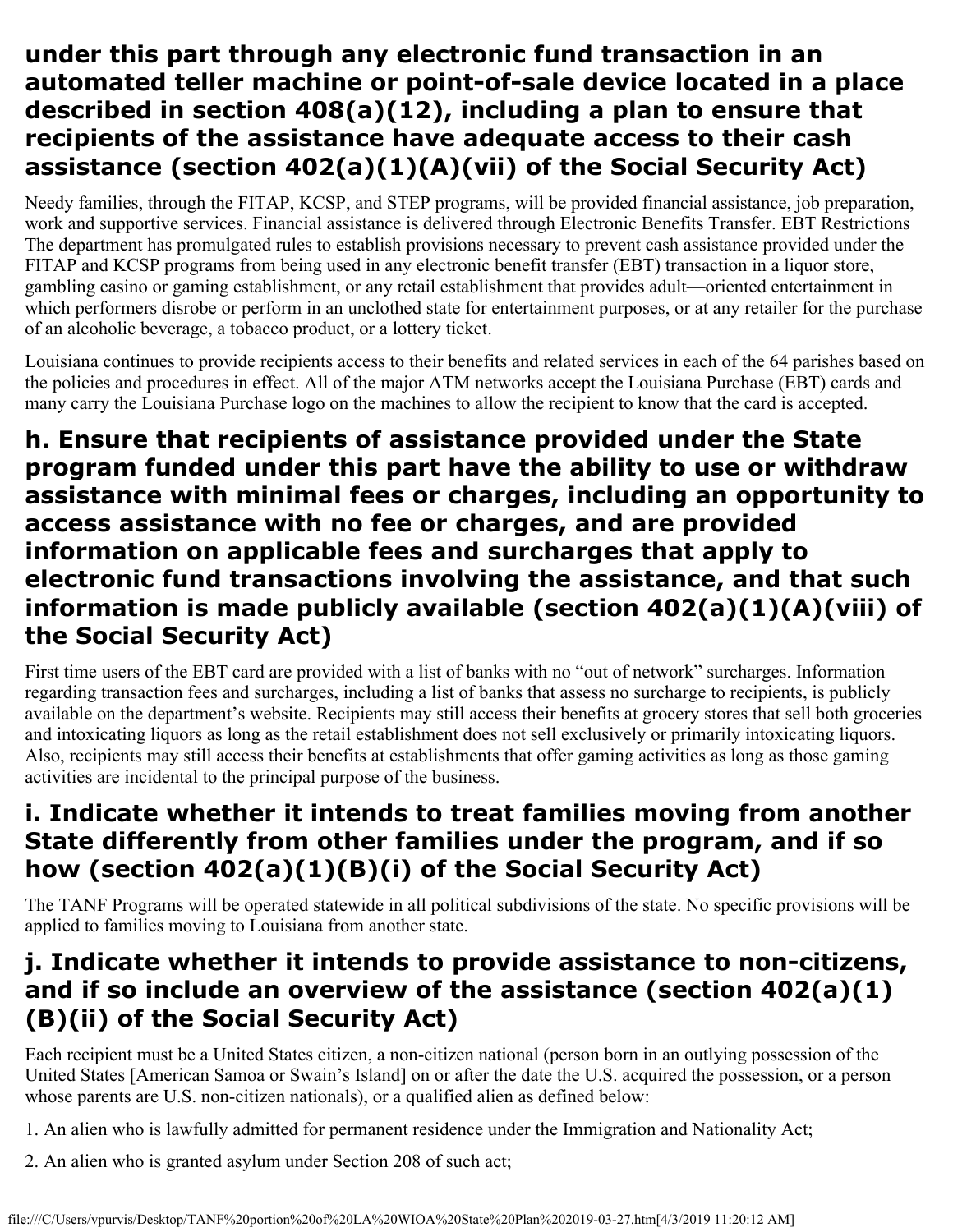3. A refugee who is admitted to the United States under Section 207 of such act;

4. An alien who is paroled into the United States under Section 212(d)(5) of such act for a period of at least one year;

5. An alien whose deportation is withheld under §243(h) of such act (as in effect immediately before the effective date [April 1, 1997] of §307 of Division C of Public Law 104-208) or §241(b)(3) of such act (as amended by Section 305(a) of Division C of Public Law 104-208);

6. An alien who is granted conditional entry pursuant to §203(a)(7) of such act as in effect prior to April 1, 1980; or

7. An alien who is a Cuban or Haitian entrant as defined in § 501(e) of the Refugee Education Assistance Act of 1980; or

8. An alien who has been battered or subjected to extreme cruelty in the United States by a spouse or parent, or by a member of the spouse's or parent's family residing in the same household as the alien if the spouse or parent consented to, or acquiesced in, such battery or cruelty. The individual who has been battered or subjected to extreme cruelty must no longer reside in the same household with the individual who committed the battery or cruelty. The agency must also determine that a substantial connection exists between such battery or cruelty and the need for the benefits to be provided. The alien must have been approved or have a petition pending which contains evidence sufficient to establish:

a. The status as a spouse or a child of a United States citizen pursuant to clause (ii), (iii), or (iv) of §204(a)(1)(A) of the Immigration and Nationality Act; (INA); or

b. The classification pursuant to clause (ii) or (iii) of Section  $204(a)(1)(B)$  of the INA; or

c. Cancellation of removal under section 1229b of the INA (as in effect prior to April 1, 1997); or

d. The status as a spouse or child of a United States citizen pursuant to clause (i) of §204(a)(1)(A) of the INA, or classification pursuant to clause (i) of Section  $204(a)(1)(B)$  of the INA;

9. An alien child of a battered parent or the alien parent of a battered child as described in §1223A.8.;

10. An alien who is a victim of a severe form or trafficking in persons, or an eligible relative of a victim of a severe form of trafficking in persons; or

11. An alien who is an Iraqi or Afghani immigrant who has been granted Special Immigrant Visa (SIV) status. An alien who is a qualified alien and who enters the United States on or after August 22, 1996, is not eligible for any Federal means-tested public benefit for a period of 5 years beginning on the date of the alien's entry into the United States unless:

Exception for refugees and asylees:

- An alien who is admitted to the United States as a refugee under section 207 of the Immigration and Nationality Act [8 U.S.C. 1157;
- An alien who is granted asylum under section 208 of such Act [8 U.S.C. 1158];
- An alien whose deportation is being withheld under section 243(h) of such Act [8 U.S.C. 1253] (as in effect immediately before the effective date of section 307 of division C of Public Law 104-208) or section 241(b)(3) of such Act [8 U.S.C. 1231 (b)(3)] (as amended by section 305(a) of division C of Public Law 104-208);
- An alien who is a Cuban and Haitian entrant as defined in section 501(e) of the Refugee Education Assistance Act of 1980; An alien admitted to the United States as an Amerasian immigrant as described in section 1612 (a)(2)(A)(i)(V)[1] of this title;
- An alien who is a victim of a severe form or trafficking in persons, or an eligible relative of a victim of a severe form of trafficking in persons.
- An alien who is an Iraqi or Afghani immigrant who has been granted Special Immigrant Visa (SIV) status.

# **k. Set forth objective criteria for the delivery of benefits and the**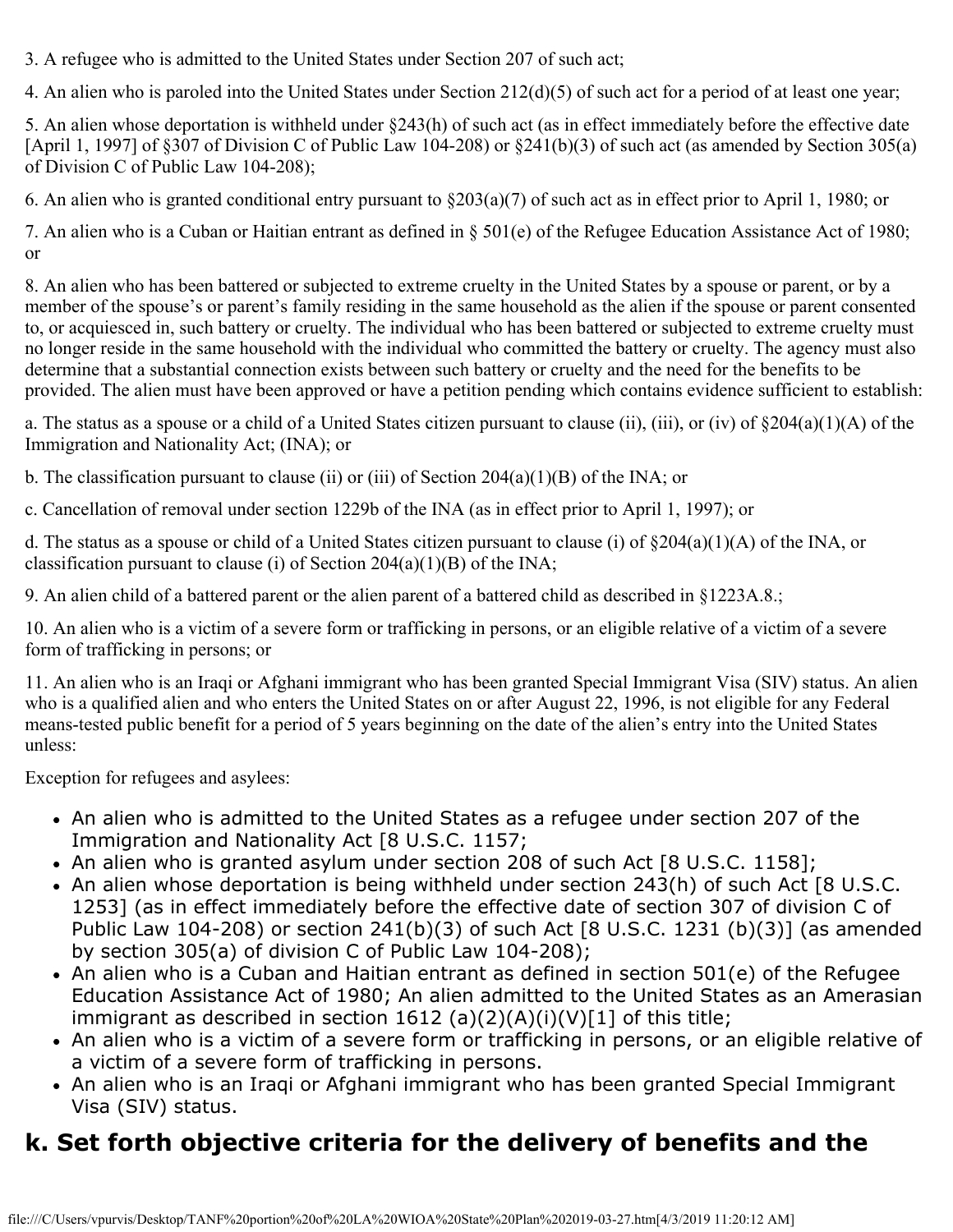#### **determination of eligibility and for fair and equitable treatment, including an explanation of how it will provide opportunities for recipients who have been adversely affected to be heard in a State administrative or appeal process (section 402(a)(1)(B)(iii) of the Social Security Act)**

The DCFS Bureau of Appeals is responsible for providing a system of hearings that must meet the due process standards set forth in federal regulations, state laws and Goldberg vs. Kelly 397 US 254 (1970).

Each applicant is informed by the application form and by the appropriate notification forms (as decisions are made affecting his case) of his right to a hearing, of the method by which a hearing may be requested, and who may present his case.

The claimant may represent himself at the hearing or be represented by any authorized agent.

When a decision is made on a case, the client is notified and is allowed the following number of days from the date of the notice to request a Fair Hearing:

- FITAP 30 days,
- STEP Program 30 days,
- KCSP 30 days.

The client may appeal at any time during a certification period for a dispute of the current level of benefits.

An appeal is timely requested if the appeal request:

- Is delivered on or before the due date; or
- Mailed on or before the due date. If the appeal request is received by mail on the first working day following the due date, there shall be a rebuttable presumption that the appeal was timely filed.

Recipients of FITAP and KCSP who request a Fair Hearing prior to the expiration of the Advance Notice of Adverse Action or within 13-days of the date of Concurrent Notice must have benefits continued at, or reinstated to, the benefit level of the previous month, unless:

- The recipient indicates he does not want benefits continued;
- A determination is made at the hearing that the sole issue is one of existing or changing state or federal law; or,
- Change unrelated to the appeal issue affecting the client's eligibility occurs while the hearing decision is pending and the client fails to request a hearing after receiving the notice of change.

A decision by the hearing authority shall be binding on the Department of Children and Family Services and shall summarize the facts of the case, specify the reasons for the decision, and identify the supporting evidence and the pertinent state or federal regulations. The decision shall become a part of the record. The household shall be notified in writing of the:

- Decision,
- Reasons for the decision,
- Available appeal rights, and Right to pursue judicial review of the decision.

### **l. Indicate whether the State intends to assist individuals to train for, seek, and maintain employment (Section 402(a)(1)(B)(v) of the Social Security Act)—**

#### **1. providing direct care in a long-term care facility (as such terms are**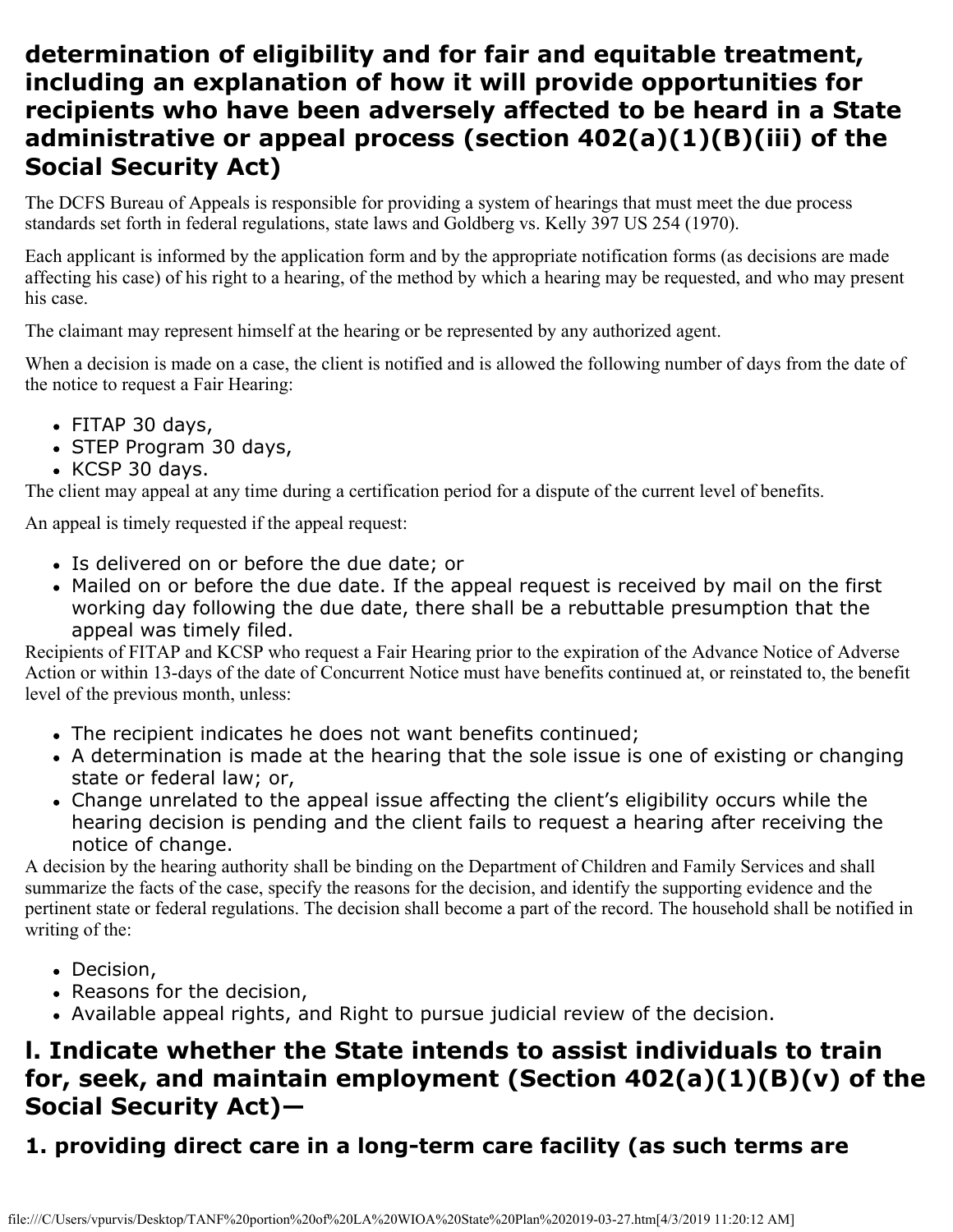#### **defined under section 1397j of this title); or**

#### **2. in other occupations related to elder care, high-demand occupations, or occupations expected to experience labor shortages as, determined appropriate by the State for which the State identifies an unmet need for service personnel, and, if so, shall include an overview of such assistance.**

(1) Providing direct care in a long-term care facility (as such terms are defined under section 1397j of this title); or

(2) In other occupations related to elder care, high-demand occupations, or occupations expected to experience labor shortages as, determined appropriate by the State for which the State identifies an unmet need for service personnel, and, if so, shall include an overview of such assistance.

To assist Louisiana families in becoming economically self-reliant so that their dependence on government benefits for basic needs is minimized, the department implemented the STEP Program effective October 1, 2003, so that all cash assistance recipients, with certain exceptions, are actively engaged in meaningful activities designed to enable their transition from cash assistance to self-reliance. It is further intended that cash assistance recipients demonstrate active and diligent personal responsibility in achieving self-reliance through employment and increased workplace literacy. All appropriate state agencies responsible for employment, training, and educating Louisiana's citizens are expected to cooperate in the pursuit of this goal.

#### **Elder Care**

The Louisiana Workforce Commission is responsible for evaluating the labor market and identifying employment trends and demand occupations related to elder care. The Department of Children and Family Services will work with various state agencies to provide referrals of TANF participants seeking training and/or employment in the elder care workforce. Assistance includes vocational education training, job search/job readiness, and supportive services.

#### **m. Provide for all MOE-funded services the following information: the name of the program benefit or service, and the financial eligibility criteria that families must meet in order to receive that benefit or service. In addition, for TANF MOE-funded services (comingled or segregated MOE) describe the program benefit provided to eligible families (SSP services do not have to include a description but the Department of Health and Human Servicecs encourages it) (§263.2(b)(3) & §263.2(c) preamble pages 17826-7)**

#### **State Earned Income Tax Credit (EITC)**

The State EITC is provided to families with dependents and includes the amount of the State EITC that exceeds the taxpayer's tax liability (amount owed prior to application of any other credits). It is available to Louisiana residents who claim the federal Earned Income Tax Credit (EITC).

These services meet TANF goal 2 to end the dependence of needy parent on government benefits by promoting job preparation, work and marriage.

#### **Louisiana Office of Student Financial Assistance (LOSFA)**

The department through an agreement with the Louisiana Office of Student Financial Assistance (LOSFA) collects information on tuition assistance expenditures provided to eligible low income students who are pursuing postsecondary education for the purpose of claiming eligible expenditures that may count as Maintenance of Effort (MOE) effective TANF State Plan FY 2011 for the Temporary Assistance for Needy Families (TANF) grant. The eligible tuition assistance expenditures that may be claimed as MOE are from the following programs: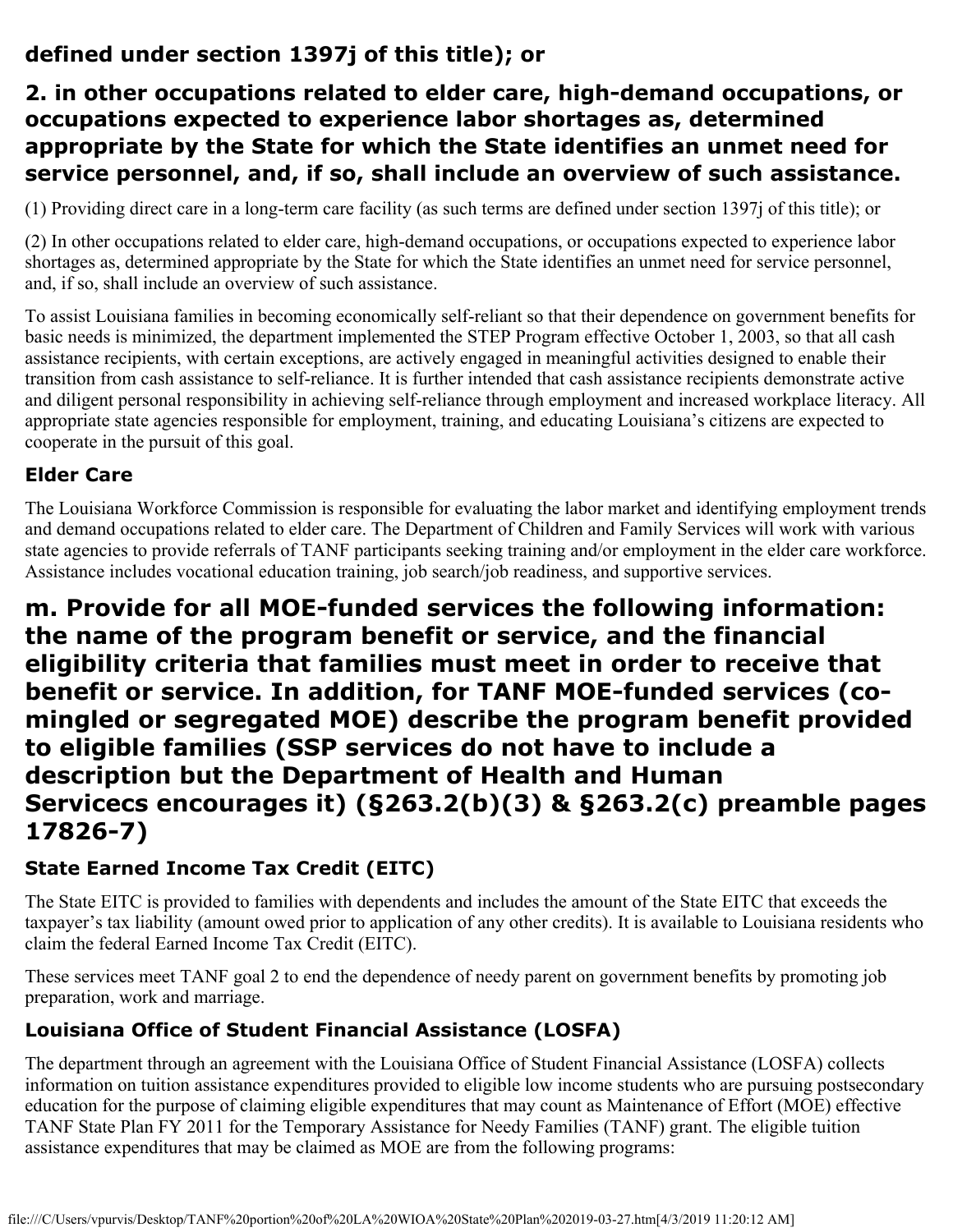- **Louisiana Go Grants** A need based student financial aid grant that supports nontraditional and low income students in their pursuit of postsecondary education. To receive the Go Grants, a student must be receiving a federal Pell grant and have remaining financial need, as determined in accordance with a formula established by the Louisiana Board of Regents. The formula for determining financial need is subject to change on a yearly basis in order to ensure that the greatest number of students will benefit from the funds appropriated for the program by the Louisiana Legislature.
- **Taylor Opportunity Program for Students (TOPS)** A state scholarship program for Louisiana residents who attend Louisiana postsecondary institutions. These services meet TANF goal 3, to prevent and reduce the incidence of out—of—wedlock pregnancies, by providing financial aid to eligible students who are pursuing postsecondary education. The services provide the students with the tools necessary to reduce risky behaviors and increase positive decision making.

Financial eligibility for these services attributable to TANF/Maintenance of Effort (MOE) funds is limited as follows:

Certification for TANF MOE for Go Grant expenditures will be those students who receive Pell Grants and have a remaining financial need and are defined as dependent by the U.S. Department of Education. The amount used for TANF maintenance of effort is not duplicated in determining match or maintenance of effort for any other program.

TANF eligibility for students receiving TOPS will be determined by receipt of a Go Grant. Certification for TANF MOE for TOPS expenditures will be for those students who simultaneously receive TOPS and Go Grants and are defined as dependent by the U.S. Department of Education.

Services are considered non-assistance by the department. State dollars associated with Louisiana Go Grants and TANF eligible TOPS expenditures may be applied to MOE funding requirements for Louisiana's federal TANF grant.

#### **Louisiana State Child Care Tax Credit**

This is an annual refundable tax credit for low—income individuals and families who have a qualified dependent who is under the age of 13, and the parent or qualified relative has paid someone to provide care so that they can work or look for work.

Eligibility is limited to those families with minor children who meet the Louisiana Department of Revenue Child Care Tax Credit eligibility standards.

These services meet TANF Goal 2, to end dependence of needy parents on government benefits, by promoting job preparation, work, and marriage.

#### **Louisiana 4 Public Pre—Kindergarten Program (LA4)**

The LA4 program provides high quality early childhood education for low—income 4—year—olds in participating public school districts and charter schools.

Services are for children of at risk families in which the child is one year younger than the eligible age for kindergarten and is eligible to receive free or reduced school lunch meals pursuant to the Federal Child Nutrition Program as documented by a completed application for such meals, whether or not such meals are sought.

These services meet TANF goal 3, to prevent and reduce the incidence of out—of—wedlock pregnancies and TANF goal 4, to encourage the formation and maintenance of two—parent families by placing children in learning environments at the pre—school level to foster an interest in learning, increase literacy levels, and increase the likelihood of developing responsible behavior.

#### Pre- and Post-Release Family Strengthening Program

Financial eligibility is limited to incarcerated and released male offenders who are absent fathers of minor children who are members of a needy family. A family meets financial eligibility if any member receives TANF cash assistance from the Louisiana Family Independence Temporary Assistance Program (FITAP). Services provided attempt to alter the offender's negative attitude and behavior through treatment and training, reconnect families separated by incarceration, and prepare the family to receive the offender upon release. Services include various types of training, non-medical